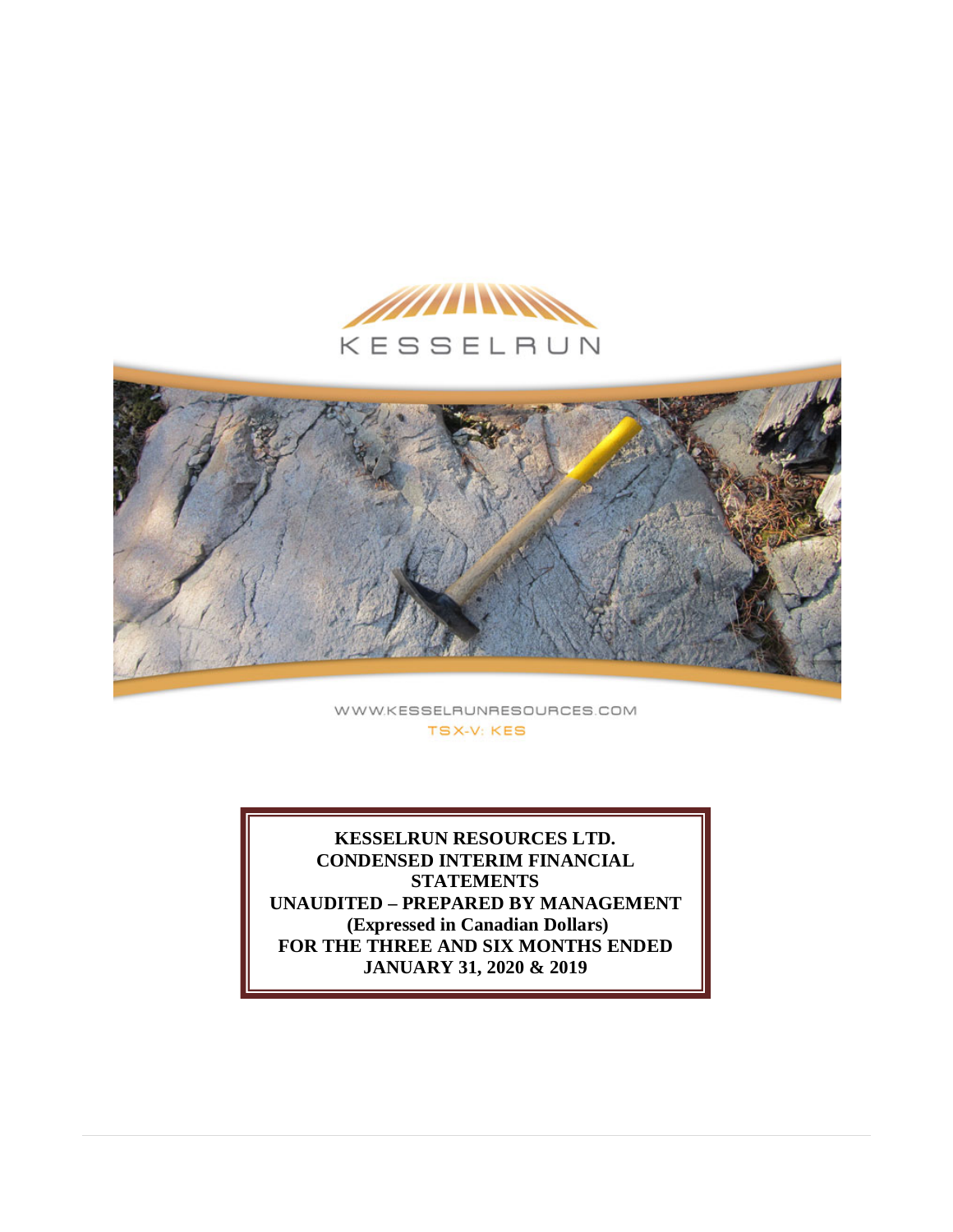### **NOTICE OF NO AUDITOR REVIEW OF THE CONDENSED INTERIM FINANCIAL STATEMENTS FOR THE THREE AND SIX MONTHS ENDED JANUARY 31, 2020 & 2019**

The accompanying unaudited condensed interim financial statements of Kesselrun Resources Ltd. (the "Company") for the three and six months ended January 31, 2020 and 2019, have been prepared by, and are the responsibility of, the Company's management.

The Company's independent auditor has not performed a review of these condensed interim financial statements in accordance with the standards established by the Canadian Institute of Chartered Accountants for a review of the condensed interim statements by an entity's auditor. These unaudited condensed interim financial statements include all adjustments, consisting of normal and recurring items, that management considers necessary for a fair presentation of the financial position, results of operations and cash flows.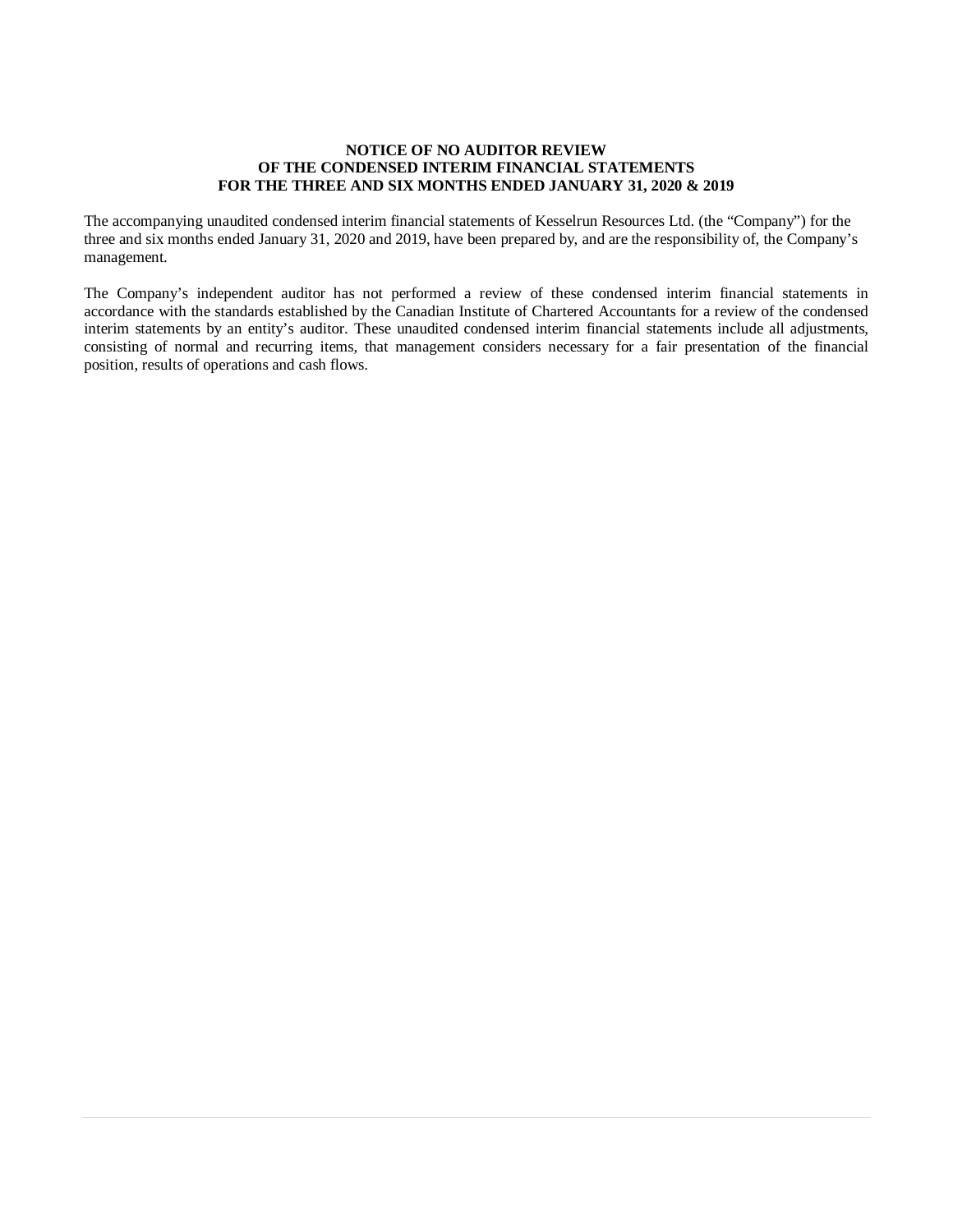

# **KESSELRUN RESOURCES LTD.** STATEMENTS OF FINANCIAL POSITION (Expressed in Canadian Dollars) (Unaudited)

|                                            |      | January 31, |             |               | <b>July 31,</b> |
|--------------------------------------------|------|-------------|-------------|---------------|-----------------|
|                                            | Note |             | 2020        |               | 2019            |
| <b>ASSETS</b>                              |      |             |             |               |                 |
| <b>Current</b>                             |      |             |             |               |                 |
| Cash                                       |      | \$          | 126,327     | \$            | 197,131         |
| Sales tax receivable                       |      |             | 26,291      |               | 8,946           |
| Prepaid expenses                           |      |             | 19,456      |               | 8,156           |
| Marketable securities                      | 4    |             | 736,725     |               | 873,450         |
| Total current                              |      |             | 908,799     |               | 1,087,683       |
| Exploration and evaluation assets          | 3    |             | 2,621,467   |               | 2,484,678       |
| <b>Total assets</b>                        |      | \$          | 3,530,266   | \$            | 3,572,361       |
| <b>Current</b>                             |      |             |             |               |                 |
| Accounts payable                           |      | \$          | 1,529       | $\mathcal{S}$ | 91              |
| <b>Accrued liabilities</b>                 |      |             | 438         |               | 11,452          |
| Due to related parties                     | 6    |             | 592,717     |               | 404,245         |
| Note payable                               | 6    |             | 95,500      |               | 91,738          |
|                                            |      |             | 690,184     |               | 507,526         |
|                                            |      |             |             |               |                 |
| <b>Shareholders' equity</b>                |      |             |             |               |                 |
| Share capital                              | 5    |             | 5,998,427   |               | 5,998,427       |
| Share-based payment reserve                | 5    |             | 582,265     |               | 559,846         |
| Deficit                                    |      |             | (3,740,610) |               | (3,493,438)     |
| Total shareholders' equity                 |      |             | 2,840,082   |               | 3,064,835       |
| Total liabilities and shareholders' equity |      | \$          | 3,530,266   | \$            | 3,572,361       |

Nature and continuance of operations (Note 1)

Approved on behalf of the Board of Directors on March 30, 2020:

*/s/ Joao (John) da Costa*

*/s/ Michael John Thompson* 

Director Director

The accompanying notes are an integral part of these interim condensed financial statements.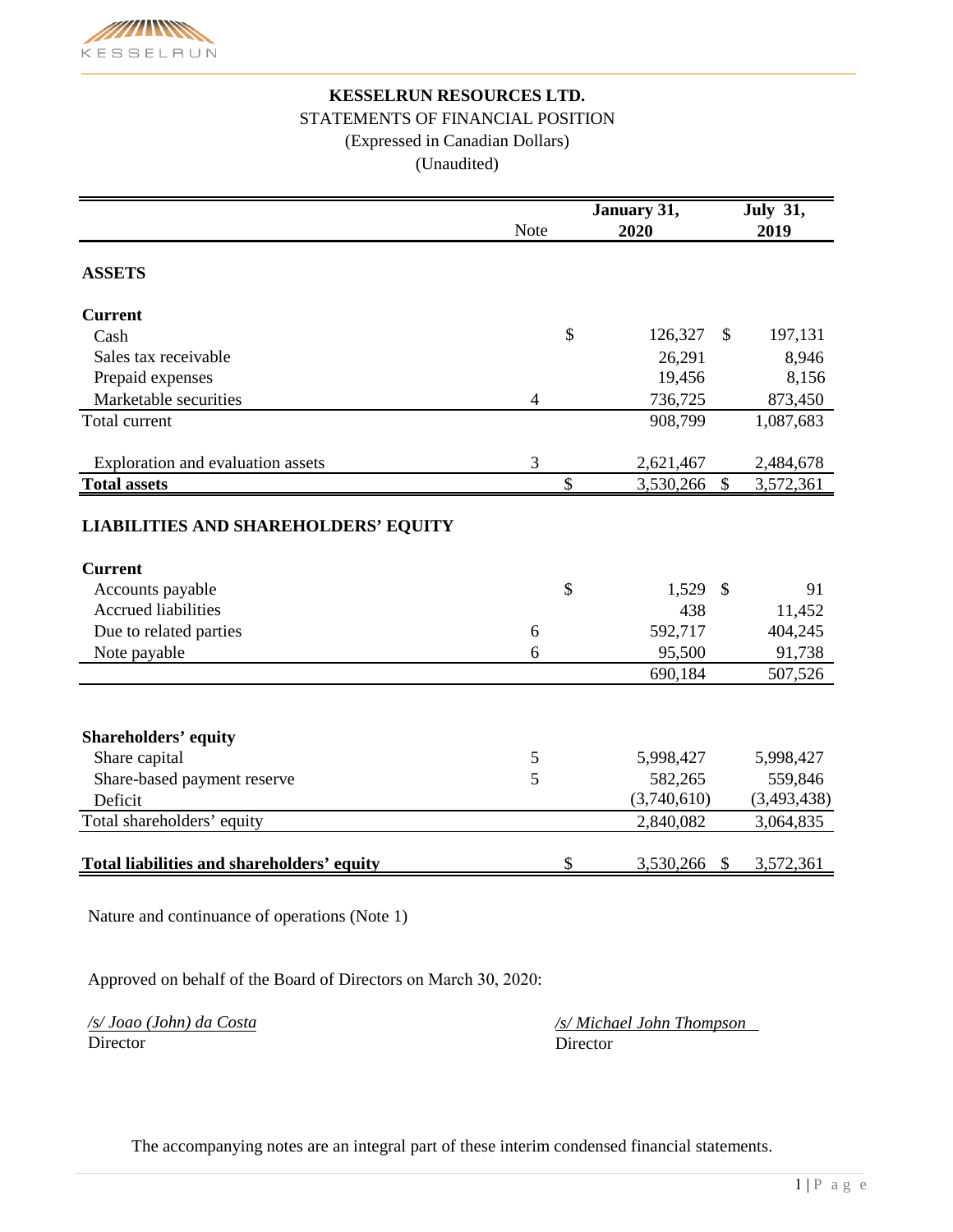

## **KESSELRUN RESOURCES LTD.**

# STATEMENTS OF COMPREHENSIVE LOSS

(Expressed in Canadian Dollars)

(Unaudited )

|                                                                 |      |      | Three months ended<br>January 31, |               |            | <b>Six months ended</b><br>January 31, |                 |              |            |
|-----------------------------------------------------------------|------|------|-----------------------------------|---------------|------------|----------------------------------------|-----------------|--------------|------------|
|                                                                 | Note |      | 2020                              |               | 2019       |                                        | 2020            |              | 2019       |
| <b>Expenses:</b>                                                |      |      |                                   |               |            |                                        |                 |              |            |
| Accounting and audit                                            | 6    | $\$$ | 8,361                             | \$            | 6,000      | \$                                     | 14,361          | $\mathbb{S}$ | 12,000     |
| Administration                                                  | 6    |      | 6,000                             |               | 6.000      |                                        | 12,000          |              | 12,000     |
| Consulting                                                      | 6    |      | 21,000                            |               | 21,000     |                                        | 42,000          |              | 44,500     |
| Filing fees                                                     |      |      | 7,131                             |               | 5,889      |                                        | 7,941           |              | 6,792      |
| Legal fees                                                      |      |      |                                   |               |            |                                        | 90              |              |            |
| Management fees                                                 | 6    |      | 15,000                            |               | 15,000     |                                        | 30,000          |              | 30,000     |
| Meals and entertainment                                         |      |      | 774                               |               | 493        |                                        | 1,046           |              | 542        |
| Office expenses                                                 |      |      | 1,390                             |               | 2,398      |                                        | 2,315           |              | 2,947      |
| Share-based compensation                                        | 5    |      | 22,419                            |               | (580)      |                                        | 22,419          |              | (788)      |
| Travel                                                          |      |      | 186                               |               | 138        |                                        | 238             |              | 138        |
| Total expenses                                                  |      |      | (82,261)                          |               | (56, 338)  |                                        | (132, 410)      |              | (108, 131) |
| Other items                                                     |      |      |                                   |               |            |                                        |                 |              |            |
| Interest on note payable                                        | 6    |      | (1,900)                           |               | (1,755)    |                                        | (3,762)         |              | (3, 474)   |
| Gain on investment                                              | 4    |      | 3,225                             |               | 39,260     |                                        | 3,225           |              | 26,400     |
| Unrealized gain (loss) on investment                            | 4    |      | 31,350                            |               | 229,950    |                                        | (114, 225)      |              | (287, 775) |
| Income (loss) and comprehensive income (loss)                   |      | \$   | (49, 586)                         | -S            | 211,117    | <sup>\$</sup>                          | $(247, 172)$ \$ |              | (372,980)  |
|                                                                 |      |      |                                   |               |            |                                        |                 |              |            |
| Income (loss) per share, basic                                  |      | \$   | $(0.00)$ \$                       |               | 0.01       | $\mathcal{S}$                          | $(0.01)$ \$     |              | (0.01)     |
| Income (loss) per share, diluted                                |      | \$   | (0.00)                            | $\mathcal{S}$ | 0.01       | \$                                     | $(0.01)$ \$     |              | (0.01)     |
| Weighted average number of common shares outstanding - basic:   |      |      | 37, 763, 483                      |               | 37,763,483 |                                        | 37,763,483      |              | 37,763,483 |
| Weighted average number of common shares outstanding - diluted: |      |      | 37,763,483                        |               | 38,463,483 |                                        | 37,763,483      |              | 37,763,483 |

The accompanying notes are an integral part of these interim condensed financial statements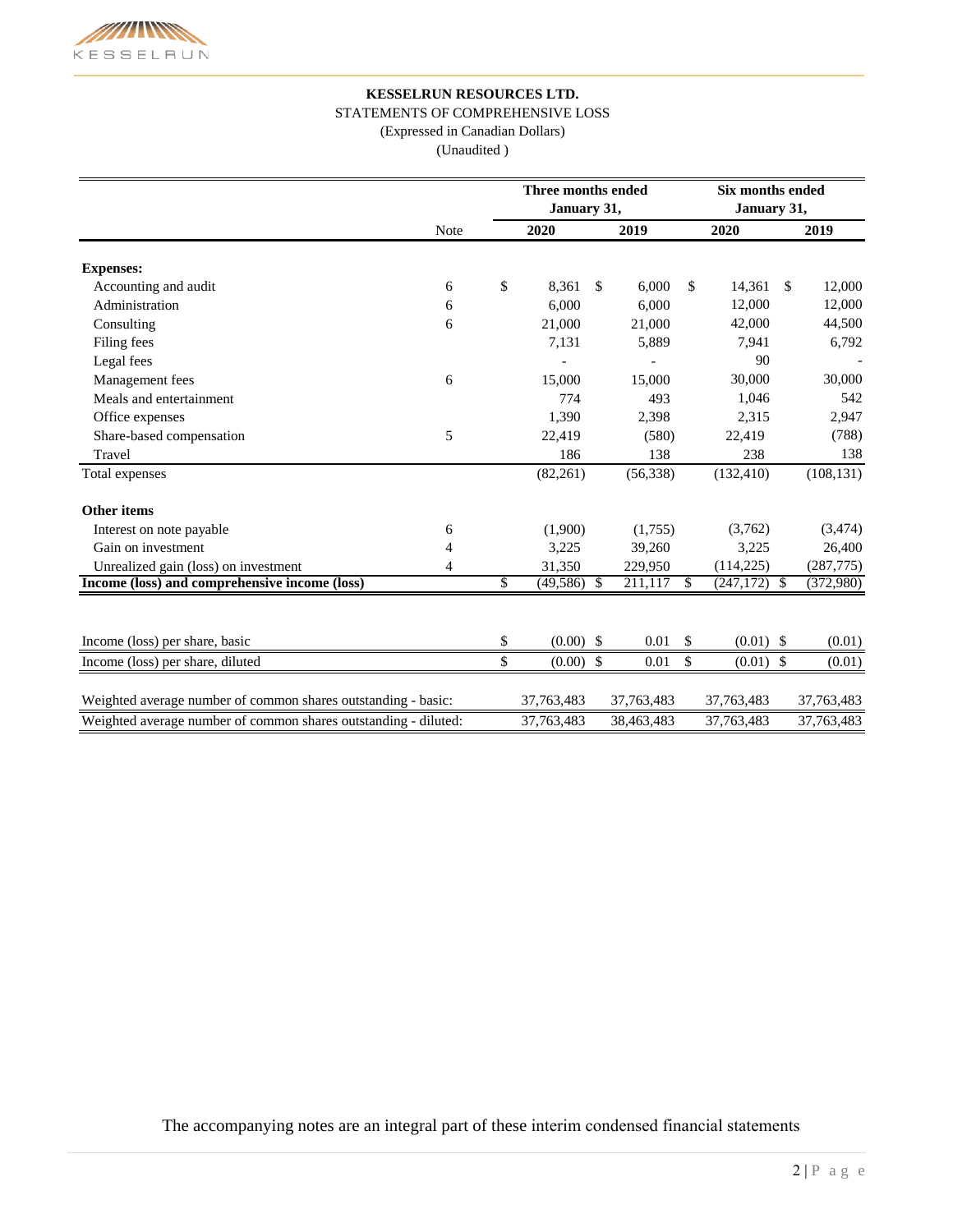

# **KESSELRUN RESOURCES LTD.** STATEMENTS OF CHANGES IN SHAREHOLDERS' EQUITY

(Expressed in Canadian Dollars)

(Unaudited)

|                                  |             |                            |              |               | <b>Share-based</b>       |                             |              |
|----------------------------------|-------------|----------------------------|--------------|---------------|--------------------------|-----------------------------|--------------|
|                                  |             | <b>Number</b>              | <b>Share</b> |               | <b>Payment</b>           |                             |              |
|                                  | <b>Note</b> | of Shares                  | Capital      |               | <b>Reserve</b>           | <b>Deficit</b>              | <b>Total</b> |
| <b>Balance, July 31, 2018</b>    |             | 37,763,483<br>$\mathbb{S}$ | 5,998,427    | <sup>\$</sup> | 560,634                  | (2,672,680)<br>$\mathbb{S}$ | \$3,886,381  |
| Share-based compensation         |             |                            |              |               | (788)                    |                             | (788)        |
| Net and comprehensive loss       |             |                            |              |               | $\overline{\phantom{a}}$ | (372,980)                   | (372,980)    |
| <b>Balance, January 31, 2019</b> |             | 37,763,483                 | 5,998,427    |               | 559,846                  | (3,045,660)                 | 3,512,613    |
| Net and comprehensive loss       |             |                            |              |               |                          | (447,778)                   | (447,778)    |
| <b>Balance, July 31, 2019</b>    |             | 37,763,483                 | 5,998,427    |               | 559,846                  | (3,493,438)                 | 3,064,835    |
| Share-based compensation         |             |                            |              |               | 22,419                   |                             | 22,419       |
| Net and comprehensive loss       |             | $\overline{\phantom{a}}$   |              |               |                          | (247, 172)                  | (247, 172)   |
| <b>Balance, January 31, 2020</b> |             | 37,763,483 \$              | 5,998,427    | $\mathbb{S}$  | 582,265                  | (3,740,610)<br><sup>S</sup> | \$2,840,082  |

The accompanying notes are an integral part of these interim condensed financial statements.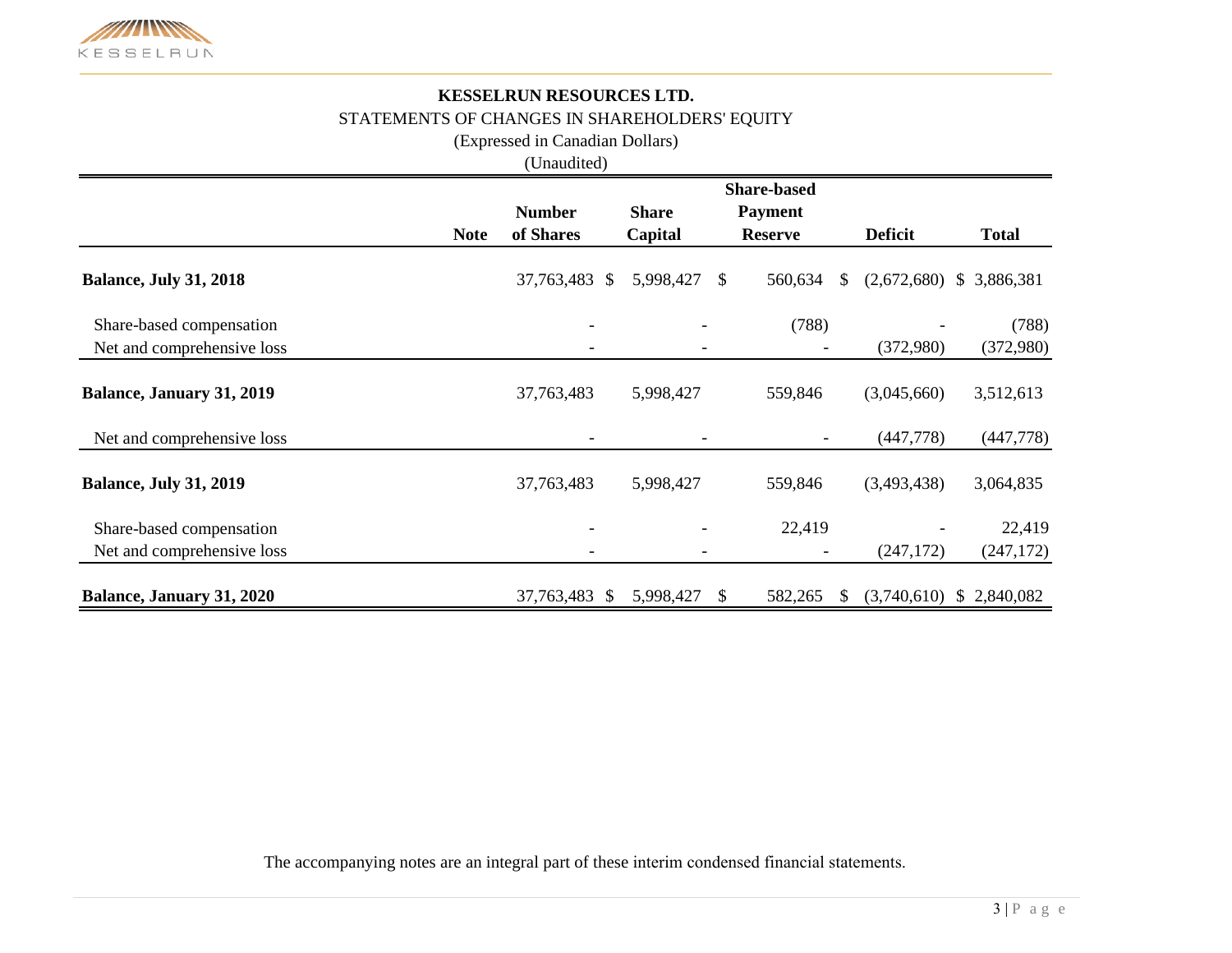

# **KESSELRUN RESOURCES LTD.**

STATEMENTS OF CASH FLOWS

(Expressed in Canadian Dollars)

(Unaudited)

|                                                       | <b>Six Months Ended</b><br>January 31, |    |           |  |
|-------------------------------------------------------|----------------------------------------|----|-----------|--|
|                                                       | 2020                                   |    | 2019      |  |
| Cash flows used in operating activities               |                                        |    |           |  |
| Loss for the period                                   | \$<br>$(247,172)$ \$                   |    | (372,980) |  |
| Items not affecting cash used in operations           |                                        |    |           |  |
| Accrued interest                                      | 3,762                                  |    | 3,474     |  |
| Share-based compensation                              | 22,419                                 |    | (788)     |  |
| Loss on marketable securities                         | 111,000                                |    | 261,375   |  |
| Changes in non-cash working capital items             |                                        |    |           |  |
| Sales tax receivable                                  | (17, 345)                              |    | 5,631     |  |
| Prepaid expenses                                      | (11,300)                               |    | 2,469     |  |
| Accounts payable                                      | 1,439                                  |    | 3,047     |  |
| <b>Accrued liabilities</b>                            | (11, 014)                              |    | 254       |  |
| Net cash used in operating activities                 | (148,211)                              |    | (97, 518) |  |
| Cash flows (used in) provided by investing activities |                                        |    |           |  |
| Exploration and evaluation assets                     | (136,790)                              |    |           |  |
| Disposition of marketable securities                  | 25,725                                 |    | 262,305   |  |
| Net cash (used in) provided by investing activities   | (111,065)                              |    | 262,305   |  |
| Cash flows provided by financing activities           |                                        |    |           |  |
| Due to related parties                                | 188,472                                |    | 33,736    |  |
| Net cash provided by financing activities             | 188,472                                |    | 33,736    |  |
| Changes in cash                                       | (70, 804)                              |    | 198,523   |  |
| Cash, beginning                                       | 197,131                                |    | 49,025    |  |
| Cash, ending                                          | \$<br>126,327                          | \$ | 247,548   |  |

The accompanying notes are an integral part of these interim condensed financial statements.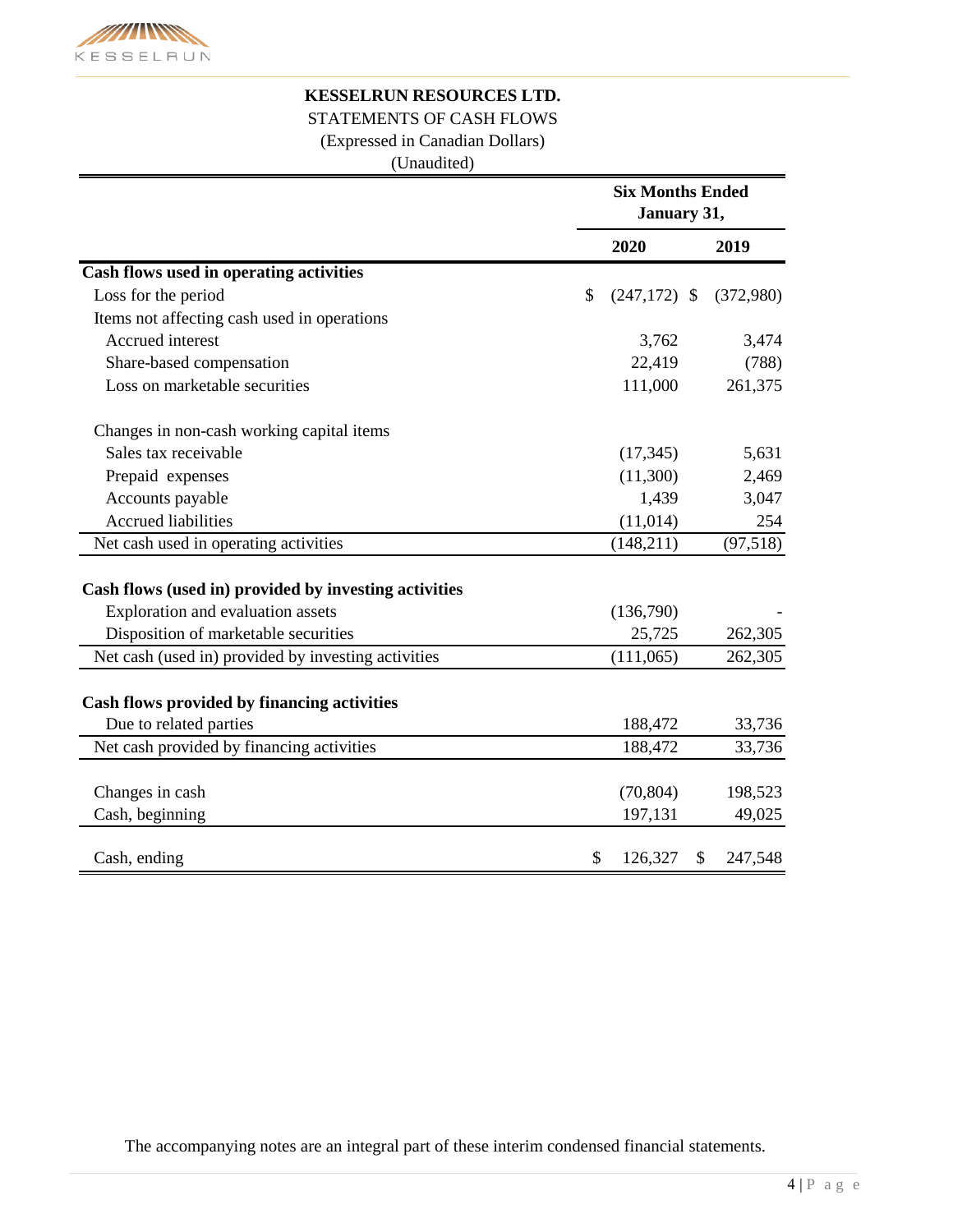

## **1. NATURE AND CONTINUANCE OF OPERATIONS**

Kesselrun Resources Ltd. (the "Company"), was incorporated under the *Business Corporations Act* (British Columbia) on May 18, 2011. The Company is engaged in the acquisition, exploration, and development of mineral properties. The Company's shares are listed on the TSX Venture Exchange ("TSX-V") and on OTC Pink.

These interim condensed financial statements have been prepared on the assumption that the Company will continue as a going concern, meaning it will continue in operation for the foreseeable future and will be able to realize assets and discharge liabilities in the ordinary course of operations. As at January 31, 2020, the Company has not advanced its mineral properties to commercial production and is not able to finance day to day activities through operations. The Company's continuation as a going concern is dependent upon the successful results from its mineral property exploration activities and its ability to attain profitable operations and generate funds there from and/or raise equity capital or borrowings sufficient to meet current and future obligations. As at January 31, 2020, the Company held 3,135,000 common shares of First Mining Finance Corp. ("First Mining") valued at \$736,725 (Note 4). The shares are free-trading and do not hold any significant restrictions; as such the Company has enough liquid assets to continue its exploration activities and support its day-to-day operations for the next 12-month period.

The Company's head office and principal address is 278 Bay Street, Suite 102, Thunder Bay, ON P7B 1R8.

### **2. BASIS OF PREPARATION**

### a) Statement of Compliance

The unaudited condensed interim financial statements have been prepared in accordance with International Accounting Standard IAS 34 – Interim Financial Reporting. The unaudited condensed interim financial statements, prepared in conformity with IAS 34, follow the same accounting principles and methods of application as the most recent audited annual financial statements. Since the unaudited condensed interim financial statements do not include all disclosures required by the International Financial Reporting Standards ("IFRS") for annual financial statements, they should be read in conjunction with the Company's audited annual financial statements for the year ended July 31, 2019.

b) Accounting standards issued but not yet effective

A number of new accounting standards, amendments to standards, and interpretations have been issued but not yet effective up to the date of issuance of the Company's unaudited condensed interim financial statements. The Company intends to adopt the standards when they become effective. The Company has not yet determined the impact of these standards on its financial statements, but does not anticipate that the impact will be significant.

### **3. EXPLORATION AND EVALUATION ASSETS**

As of January 31, 2020, the Company's interest in exploration and evaluation assets consisted of the Bluffpoint Property and the Huronian Property. The following acquisition and deferred exploration costs were incurred on the Company's exploration and evaluation projects:

|                                                           | <b>Bluffpoint</b> | <b>Huronian</b> | <b>Total</b>     |
|-----------------------------------------------------------|-------------------|-----------------|------------------|
| Acquisition costs, July 31, 2019 and January 31, 2020     | 249,820<br>S.     | 1,084,966<br>S  | 1,334,786<br>SУ. |
| Deferred exploration costs, July 31, 2019                 | 409,733           | 740,159         | 1,149,892        |
| Additions:                                                |                   |                 |                  |
| Assaying                                                  |                   | 5,512           | 5,512            |
| Camp costs                                                |                   | 18,065          | 18,065           |
| Equipment rental                                          |                   | 31,775          | 31,775           |
| Geology                                                   |                   | 81,437          | 81,437           |
| Deferred exploration costs, January 31, 2020              | 409,733           | 876,948         | 1,286,681        |
|                                                           |                   |                 |                  |
| Total exploration and evaluation assets, January 31, 2020 | 659,553           | S<br>1,961,914  | 2,621,467        |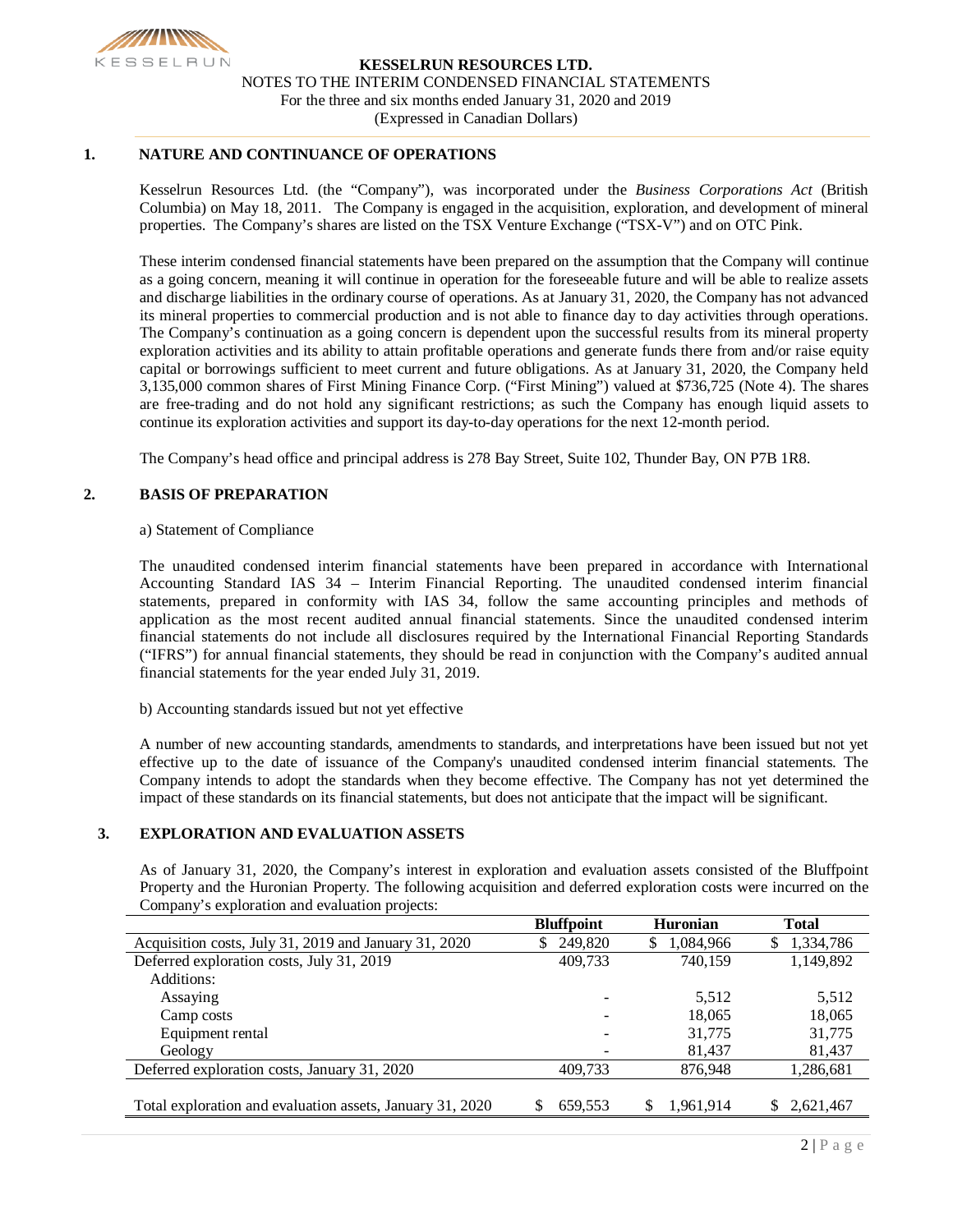

### **3. EXPLORATION AND EVALUATION ASSETS (CONTINUED)**

|                                                        | <b>Bluffpoint</b> | <b>Huronian</b> | <b>Total</b>    |
|--------------------------------------------------------|-------------------|-----------------|-----------------|
| Acquisition costs, July 31, 2018                       | 244,060<br>S      | \$<br>1,084,966 | 1,329,026<br>S. |
| <b>Additions</b>                                       | 5,760             |                 | 5,760           |
| Acquisition costs, July 31, 2019                       | 249,820           | 1,084,966       | 1,334,786       |
|                                                        |                   |                 |                 |
| Deferred exploration costs, July 31, 2018              | 409,355           | 736,585         | 1,145,940       |
| Additions:                                             |                   |                 |                 |
| Claim maintenance                                      | 378               | 2.000           | 2,378           |
| Geology                                                |                   | 1.574           | 1,574           |
| Deferred exploration costs, July 31, 2019              | 409,733           | 740,159         | 1,149,892       |
|                                                        |                   |                 |                 |
| Total exploration and evaluation assets, July 31, 2019 | 659,553           | \$<br>1,825,125 | 2,484,678       |

### **Bluffpoint Project**

The Company holds a 100% interest in certain mining claims located in Bluffpoint Lake Township, with portions extending into the townships of Lawrence Lake, Napanee Lake and Barker Bay in the Kenora Mining Division of Northwestern Ontario (the "Bluffpoint Project").

The Bluffpoint Project is subject to a 2% Net Smelter Royalty ("NSR"), of which 1% may be purchased by the Company at any time for \$1,000,000. If the optionors decide to dispose of their remaining 1% NSR, the Company has the first right of refusal to acquire the remaining 1% NSR on the same terms and conditions that the optionors propose to dispose of their NSR.

### **Huronian Gold Project**

The Company holds a 100% interest in the Huronian Gold Project (the "Huronian Project") consisting of 157 claims located in Moss Township, Thunder Bay Mining Division, Ontario.

| <b>Township/Area</b> | <b>Claim Type</b> | Claims | <b>Total NSR</b> |
|----------------------|-------------------|--------|------------------|
| <b>Moss</b>          | Unpatented        | 96     | 2.0%             |
| <b>Moss</b>          | Unpatented        | 57     | 2.5%             |
| <b>Moss</b>          | Patented          |        | 2.0%             |
| <b>Moss</b>          | Patented          |        | 2.5%             |
| Total                |                   |        |                  |

Huronian Project is subject to the following NSR:

The Company retains a right to purchase up to 50% of the NSR by paying up to \$2,000,000. In addition, the Company retains a right of first refusal to acquire the NSR at the same terms and prices that would be set out in any arm's length third party offer.

During the year ended July 31, 2017, the Company acquired a 100% interest in a mining claim adjacent to the Huronian Project. In consideration for the purchase, the Company paid \$20,000 cash and issued 200,000 shares of its common stock for a total fair value of \$24,000. The claim is subject to a 2% NSR, of which 1% may be purchased by the Company at any time for the payment of \$1,000,000.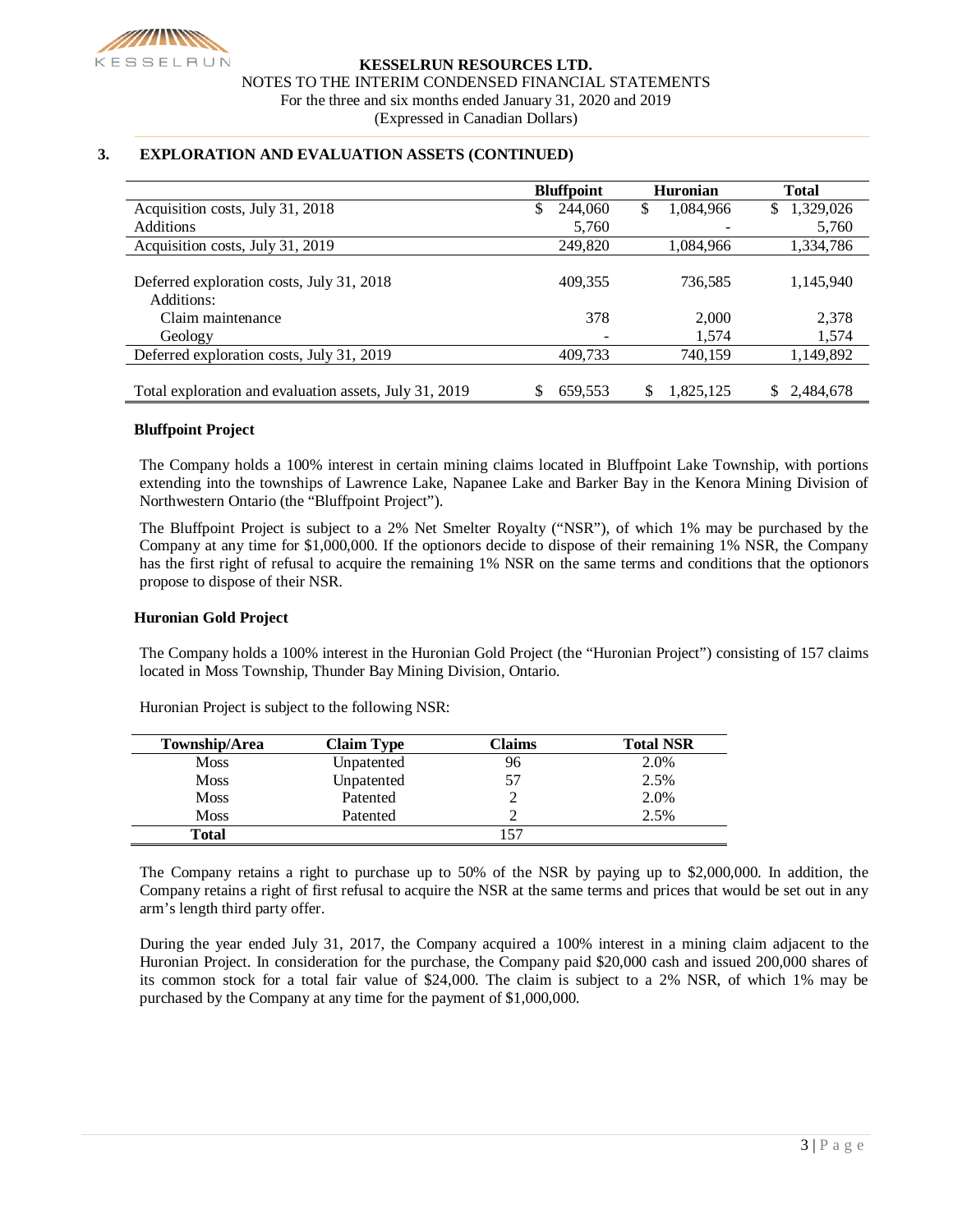

### **4. MARKETABLE SECURITIES**

At January 31, 2020, the Company's marketable securities consisted of 3,135,000 First Mining shares (the "FM Shares"), valued at \$736,725 (July 31, 2019 - 3,235,000 shares valued at \$873,450) based on the closing price of FM Shares on January 31, 2020, being \$0.235 (July 31, 2019 - \$0.27). The Company records its marketable securities as fair value through profit and loss ("FVTPL"). During the six-month period ended January 31, 2020, the Company recorded a loss of \$114,225 on revaluation of its securities to their fair market value (January 31, 2019 - \$287,775). During the six-month period ended January 31, 2020, the Company sold 100,000 FM Shares (January 31, 2019 – 713,000 FM Shares) for total cash proceeds of \$25,725 (January 31, 2019 - \$262,305) realizing a \$3,225 gain on the sale of the FM Shares (January 31, 2019 - \$26,400).

Subsequent to January 31, 2020, the Company sold 700,000 FM Shares for net proceeds of \$152,445.

### **5. SHARE CAPITAL**

#### **Authorized share capital**

The authorized share capital of the Company consists of an unlimited number of common shares without par value.

### **Share issuances**

During the six-month period ended January 31, 2020, the Company did not issue any shares of its common stock.

#### **Stock options**

The Company has adopted an incentive stock option plan (the "Option Plan") which provides that the Board of Directors of the Company may, from time to time, at their discretion and in accordance with TSX-V requirements, grant stock options to directors, officers and technical consultants for up to 10% of the issued and outstanding common shares of the Company. Such options are exercisable for a period of up to five years from the date of grant. Vesting terms are determined at the time of grant by the Board of Directors.

On January 16, 2020, the Company's board of directors granted 500,000 incentive stock options to its directors, officers, and a consultant. The stock options are exercisable at a price of \$0.05 per share for a period of five years expiring on January 16, 2025. Any securities issued pursuant to the exercise of stock options are subject to a fourmonth hold period expiring on May 17, 2020.

The options issued to directors and officer of the Company vested immediately upon grant, and the Company recognized \$22,033 as share-based compensation associated with these options.

The fair value of the stock options granted to directors and officer was estimated using the Black-Scholes Option pricing model using the following assumptions:

|                         | <b>January 16, 2020</b> |
|-------------------------|-------------------------|
| Expected life           | 5 years                 |
| Annualized volatility   | 150%                    |
| Risk-free interest rate | 1.57%                   |
| Dividend vield          | Nil                     |

The option to acquire up to 100,000 shares issued to a consultant vest over a period of 12 months at a rate of 25,000 options per quarter beginning on April 16, 2020. The Company recognized \$386 as share-based compensation associated with these options.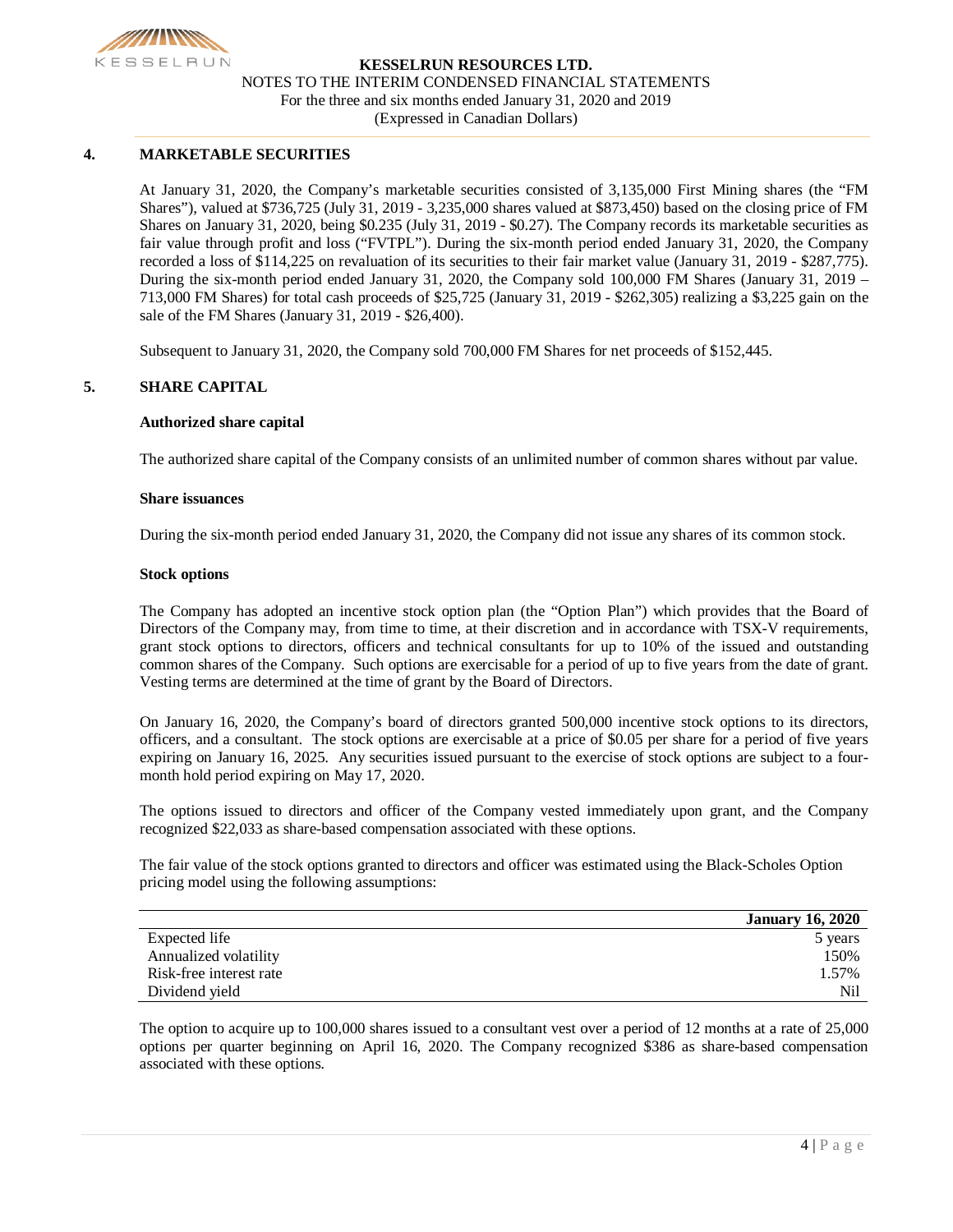

## **5. SHARE CAPITAL (CONTINUED)**

### **Stock options (Continued)**

The fair value of the stock options granted to a consultant was estimated using the Black-Scholes Option pricing model as at January 16, 2020 and revalued at January 31, 2020, using the following assumptions:

|                         | <b>January 16, 2020</b> | <b>January 31, 2020</b> |
|-------------------------|-------------------------|-------------------------|
| Expected life           | 5 years                 | 4.96 years              |
| Annualized volatility   | 150%                    | 146%                    |
| Risk-free interest rate | 1.57%                   | 1.29%                   |
| Dividend yield          | Nil                     | Nil                     |

A summary of the changes in the number of stock options outstanding during the six-month period ended January 31, 2020 and for the year ended July 31, 2019 is as follows:

|                                                | Six months ended<br><b>January 31, 2020</b> | <b>Year ended</b><br><b>July 31, 2019</b> |               |           |    |                      |  |                                          |
|------------------------------------------------|---------------------------------------------|-------------------------------------------|---------------|-----------|----|----------------------|--|------------------------------------------|
|                                                | Number of<br>options                        | Weighted<br>average<br>exercise           |               |           |    | Number of<br>options |  | Weighted<br>average<br>exercise<br>price |
| Options outstanding, beginning                 | 3,245,000                                   | \$                                        | price<br>0.09 | 3,245,000 | \$ | 0.09                 |  |                                          |
| Options granted<br>Options outstanding, ending | 500,000<br>3,745,000                        | \$                                        | 0.05<br>0.08  | 3,245,000 |    | 0.09                 |  |                                          |
| Options exercisable, ending                    | 3,645,000                                   | \$                                        | 0.08          | 3,245,000 | \$ | 0.09                 |  |                                          |

Details of options outstanding as at January 31, 2020, are as follows:

|                       |                    | <b>Remaining life</b> | Number of options | Number of options |
|-----------------------|--------------------|-----------------------|-------------------|-------------------|
| <b>Exercise price</b> | <b>Expiry date</b> | (vears)               | outstanding       | exercisable       |
| \$0.05                | March 26, 2020     | 0.15                  | 700,000           | 700,000           |
| \$0.06                | April 13, 2021     | 1.20                  | 300,000           | 300,000           |
| \$0.11                | May 31, 2021       | 1.33                  | 595,000           | 595,000           |
| \$0.10                | December 21, 2022  | 2.89                  | 1,650,000         | 1,650,000         |
| \$0.05                | January 16, 2025   | 4.96                  | 500,000           | 400,000           |
|                       |                    |                       | 3,745,000         | 3,645,000         |

At January 31, 2020, the weighted average remaining contractual life of the stock options outstanding was 2.27 years.

### **Share-based payment reserve**

The share-based payment reserve includes items recognized as share-based compensation expense and other sharebased payments until such time that the stock options or warrants are exercised, at which time the corresponding amounts are transferred to share capital.

### **6. RELATED PARTY TRANSACTIONS**

Related parties include the directors, officers, key management personnel, close family members and entities controlled by these individuals. Key management personnel are these having authority and responsibility for planning, directing and controlling the activities of the Company as a whole.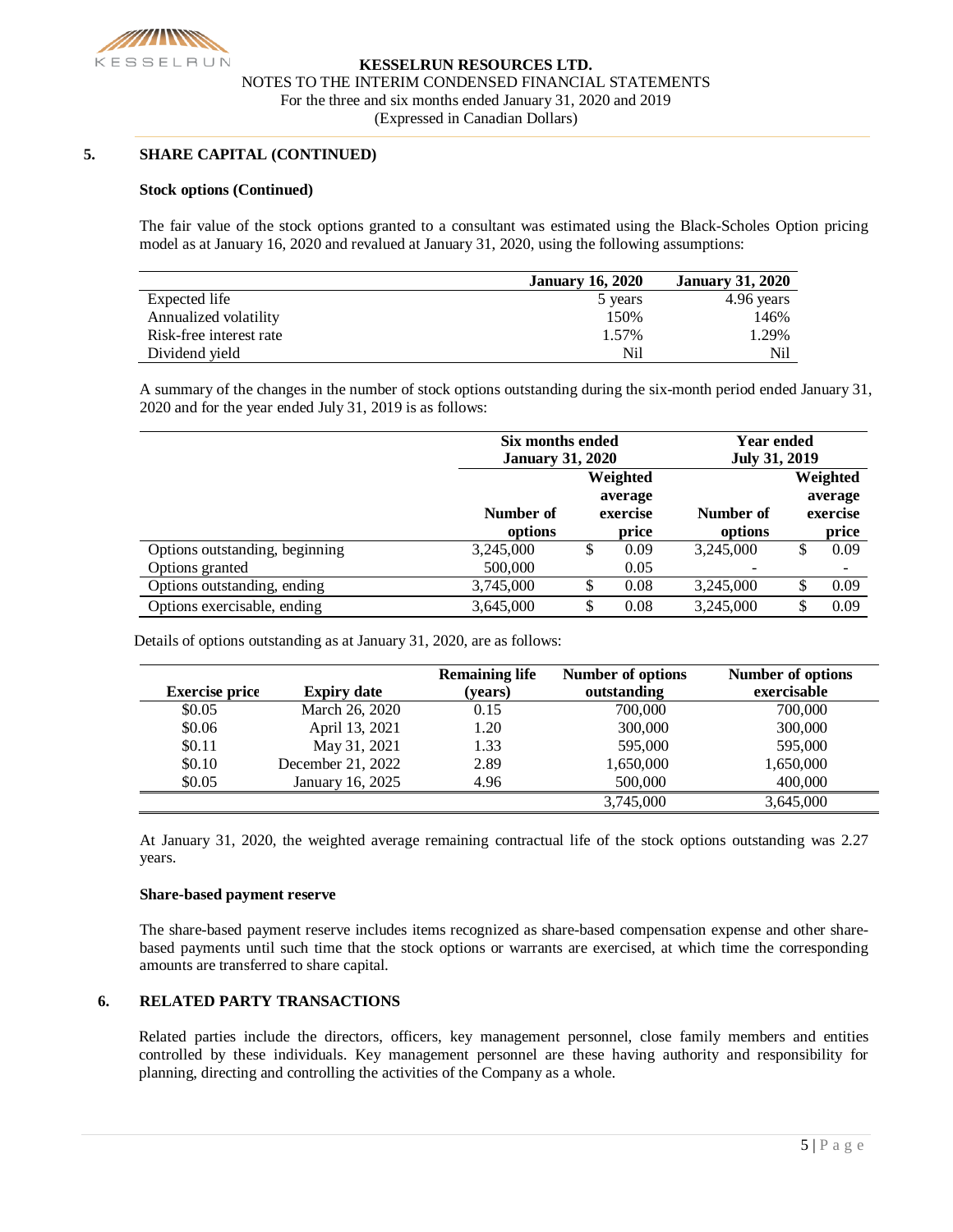

# **6. RELATED PARTY TRANSACTIONS (CONTINUED)**

The remuneration of related parties including directors and key management was as follows:

|                                                                                                                                                  | Six months ended January 31, |         |   |        |  |
|--------------------------------------------------------------------------------------------------------------------------------------------------|------------------------------|---------|---|--------|--|
|                                                                                                                                                  | 2020                         |         |   | 2019   |  |
| Exploration and evaluation expenditures incurred to a private<br>company controlled by certain directors and officers of the Company<br>(Note 3) |                              | 136,789 | S |        |  |
| Accounting, consulting, and administrative fees incurred to a private<br>company controlled by an officer and director of the Company            |                              | 36,000  |   | 36,000 |  |
| Management fees incurred to a private company controlled by an<br>officer and director of the Company                                            |                              | 30,000  |   | 30,000 |  |

The balances due to related parties consist of amounts owed directly to the officers and directors of the Company and to private companies controlled by the officers and directors of the Company. These amounts are unsecured, non-interest bearing and due on demand. At January 31, 2020, the balance payable to related parties was \$592,717 (July 31, 2019 - \$404,245).

At January 31, 2020, the Company was indebted to Fladgate Exploration Consulting Corporation ("Fladgate"), a privately held company controlled by certain directors and officers of the Company, in the amount of \$95,500 (July 31, 2019 - \$91,738) under the loan payable the Company issued to Fladgate during the year ended July 31, 2017. The loan bears interest at 8% per annum compounded monthly, is unsecured and due on demand. During the sixmonth period ended January 31, 2020, the Company recorded interest expense of \$3,762 (January 31, 2019 - \$3,474).

### **7. FINANCIAL INSTRUMENTS AND RISKS**

The Company uses the following hierarchy for determining and disclosing fair value of financial instruments:

- Level 1 quoted prices in active markets for identical assets and liabilities.
- Level 2 observable inputs other than quoted prices in active markets for identical assets and liabilities.

Level  $3$  — unobservable inputs in which there is little or no market data available, which require the reporting entity to develop its own assumptions.

The Company has classified its cash as measured at fair value in the statements of financial position using Level 1 inputs. Accounts payable and amounts due to related parties are classified as other liabilities, and their fair values approximate their carrying values due to the short terms to maturity.

### **Risk management**

The Company has exposure to the following risks from its use of financial instruments: credit risk, market risk and liquidity risk. Management and the Board of Directors monitor risk management activities and review the adequacy of such activities.

### a) Liquidity risk

Liquidity risk is the risk that the Company will not be able to meet its financial obligations as they come due or can only do so at excessive cost. The Company maintains sufficient cash balances to meet current working capital requirements. The Company is considered to be in the exploration stage. Thus, it is dependent on obtaining regular financings in order to continue its exploration and evaluation programs. Despite previous success in acquiring these financings, there is no guarantee of obtaining future financings. The Company's cash is invested in business accounts with quality financial institutions, is available on demand for the Company's programs, and is not invested in any asset backed commercial paper.